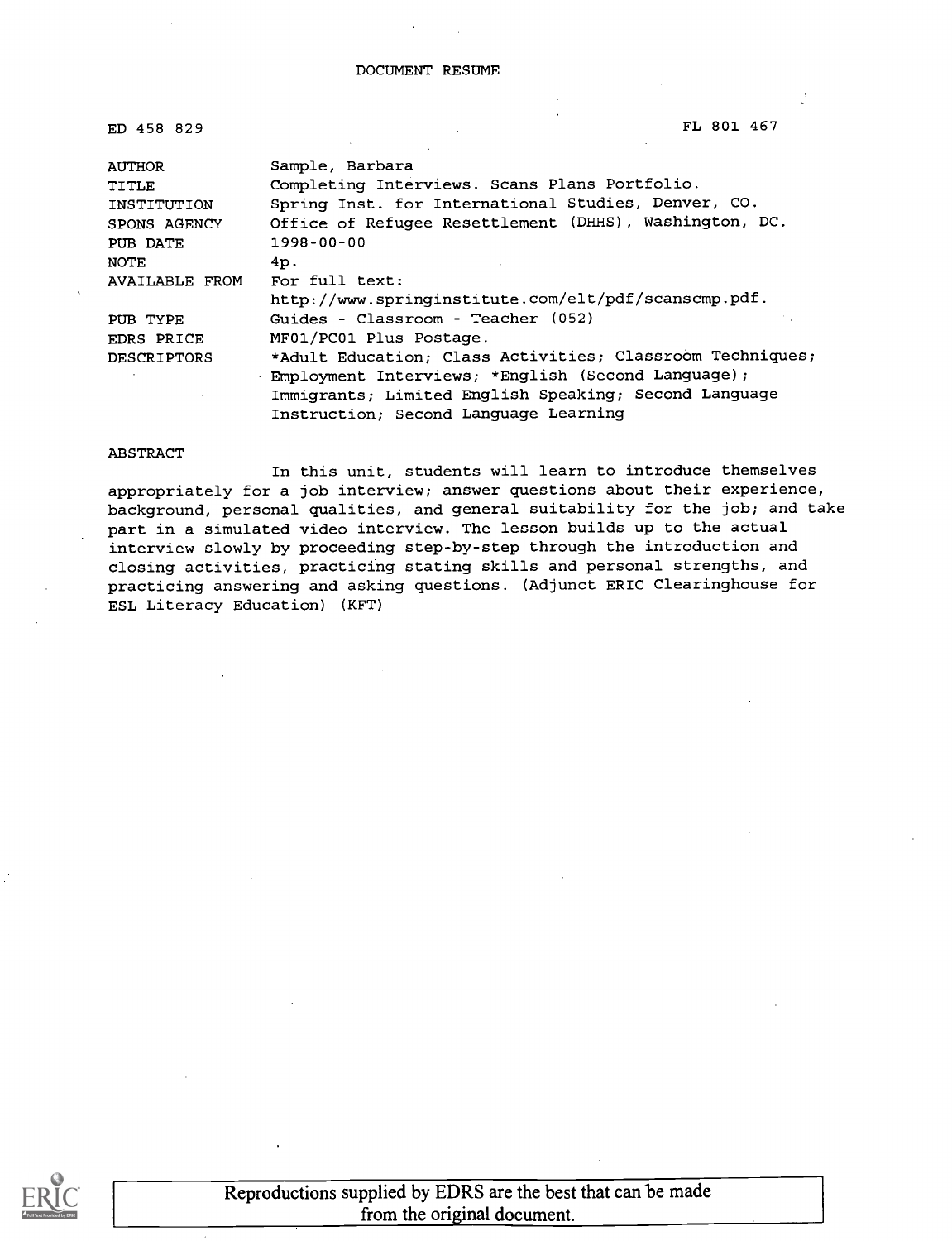

 $s$ CANS PLANS PORTFOLIO

### Completing Interviews

by Barbara Sample, Spring Institute for International Studies

Level: Low level to Multi-level

PERMISSION TO REPRODUCE AND<br>DISSEMINATE THIS MATERIAL HAS<br>BEEN GRANTED BY <u>simple</u> nra TO THE EDUCATIONAL RESOURCES INFORMATION CENTER (ERIC) 1

<sup>i</sup> U.S. DEPARTMENT OF EDUCATION Office of Educational Research and Improvement EDUCATIONAL RESOURCES INFORMATION **i**<br>This document has been reproduced as<br>received from the person or organization originating it. I0 Minor changes have been made to . improve reproduction quality.

Points of view or opinions stated in this document do not necessarily represent official OERI position or policy.

### BEST COPY AVAILABLE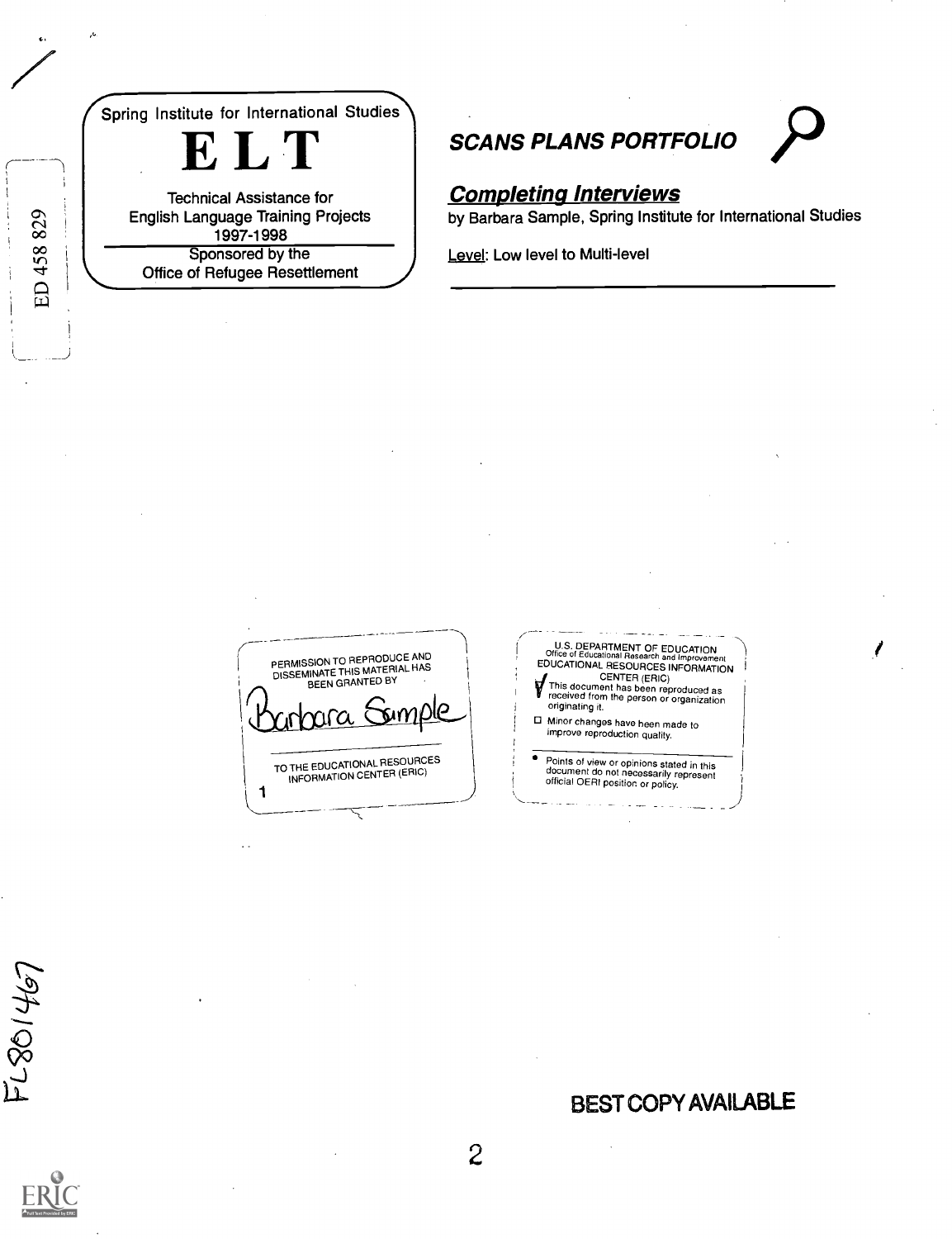$PLXO146$ 

| Spring Institute for International Studies                                                |  |
|-------------------------------------------------------------------------------------------|--|
| <b>Technical Assistance for</b><br><b>English Language Training Projects</b><br>1997-1998 |  |
| Sponsored by the<br>Office of Refugee Resettlement                                        |  |

# **SCANS PLANS PORTFOLIO** SCANS PLANS PORTFOLIO

### Completing Interviews

by Barbara Sample, Spring Institute for International Studies

Level: Low level to Multi-level

Performance Outcomes:

- 1. Students will introduce themselves appropriately for a job interview.
- 2. Students will answer questions about their experience, background, and personal qualities.
- 3. Students will perform a simulated video interview.

Communication teaching points: Introductions with simple present and simple past, answering questions

SCANS Competencies:

Interpersonal Skills: working well with people from diverse cultures Basic Skills: speaking, listening Thinking Skills: thinking creatively, reasoning Personal Qualities: individual responsibility, self-esteem, sociability, integrity

Classroom configurations: Class, pairs or small groups

Materials: Video camera, monitor

Procedure:

Build up to the actual interview gradually by proceeding step by step through the introduction and closing activities, practice stating skills and personal strengths, and practice asking and answering questions. Each activity builds on those before as difficulty and challenge are increased.

1. Have students interview each other and then introduce their partner to the larger group.

2. Have each student introduce him/herself to the class on video. Play back the tape without much comment. This gives students a chance to observe their behavior without having to deal with embarrassing comments from teachers or students.

3. Present a good and an awful interview either as a live performance or on video. Debrief each interview, having students comment on what was good and what could be improved in each performance.

4. Elicit the phrases they should say and actions they should perform during the first part of an interview. The following script is an example of the result of a class brainstorm session:

1. Hello, my name is

(The space between the first and last name indicates a pause. We work on saying both names clearly and slowly so that an interviewer who is not familiar with the pronunciation has a chance of actually hearing the distinction between the two names and perhaps remembering at least one of them.)

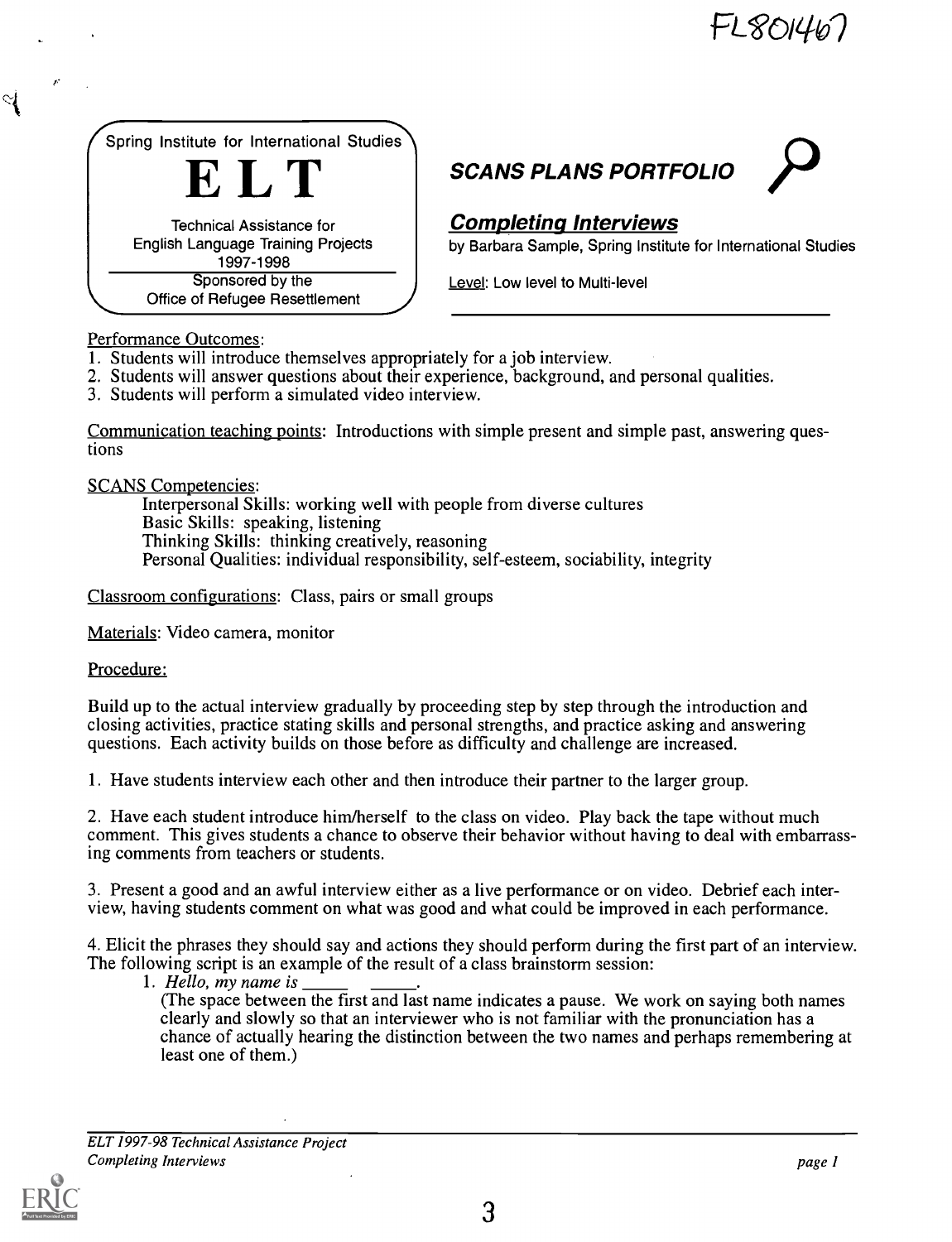[Firm hand shake.] (We exaggerate the difference between a firm handshake, a dead fish and a

- knuckle cruncher in role plays.)<br>I'm here to apply for the  $\frac{1}{\cos(1)}$  job. 2. I'm here to apply for the  $\overline{\phantom{a}}$ 
	- [Eye contact.] [Sit down after the boss.]
- 3. Here is my resume.

I\*

Have students practice these three phrases, as well as the accompanying body language, over and over with trainers, in pairs, and at home until the phrases are virtually automatic.

5. Repeat the process with closing an interview. Practice the phrases:

- 1. Thank you for your time.
- [Firm hand shake.]
- 2. I would like to have this job. I hope I will hear from you soon.

6. Practice answering several questions such as "Tell me about yourself." "How's your English?" and "What are your strong points." Students will be able to use the sentences they have practiced to describe their skills and personal strengths. (See SCANS Plan "Identifying Skills and Personal Qualities".)

7. At this point people are ready for their first video taped interview. Ask for a volunteer. Before the video camera is started, be sure the interviewee can tell you briefly the job he/she is interviewing for and the qualifications he/she has for the job. This first interview should help build confidence, but still be a stretch for each person. After the interview, debrief the performance. Before playing back the video, ask the interviewee which parts of the interview went well and which parts could be improved. Then ask the class members for their comments. Finally, as the video is played back for everyone to see, the trainers can make additional comments that were not mentioned or reinforce points that are particularly important and relate to all participants. Continue this process with all members of the class. Subsequent interviews can be conducted in a small group while other groups of students work on other skills.

8. Prepare students for the hard questions they may be asked. Practice answering difficult questions in small groups and have them share their answers with the whole group. Continue the practice with questions strips; cut strips of paper with one question on each strip. Have a participant draw one of the strips, stand to read the question, and call on another person to answer the question. Other people in the class should ask for clarification if they can't understand, using phrases like "What does \_\_\_\_\_ mean?"  $\frac{1}{2}$ . [with rising intonation] "What's another word for  $\frac{1}{2}$ . "Please repeat." "Please speak." slowly."

9. Have students generate questions to ask in an interview. Initially have them list the topic areas they will want to know about. Then have them help you create the language to ask the question. Write the questions on the board to serve as cues or reminders for literate students.

10. Finally, practice the interview with each person a second time. Invite outside interviewers to give students practice with different accents and styles. If possible have employers do mock interviews and help debrief the activity.